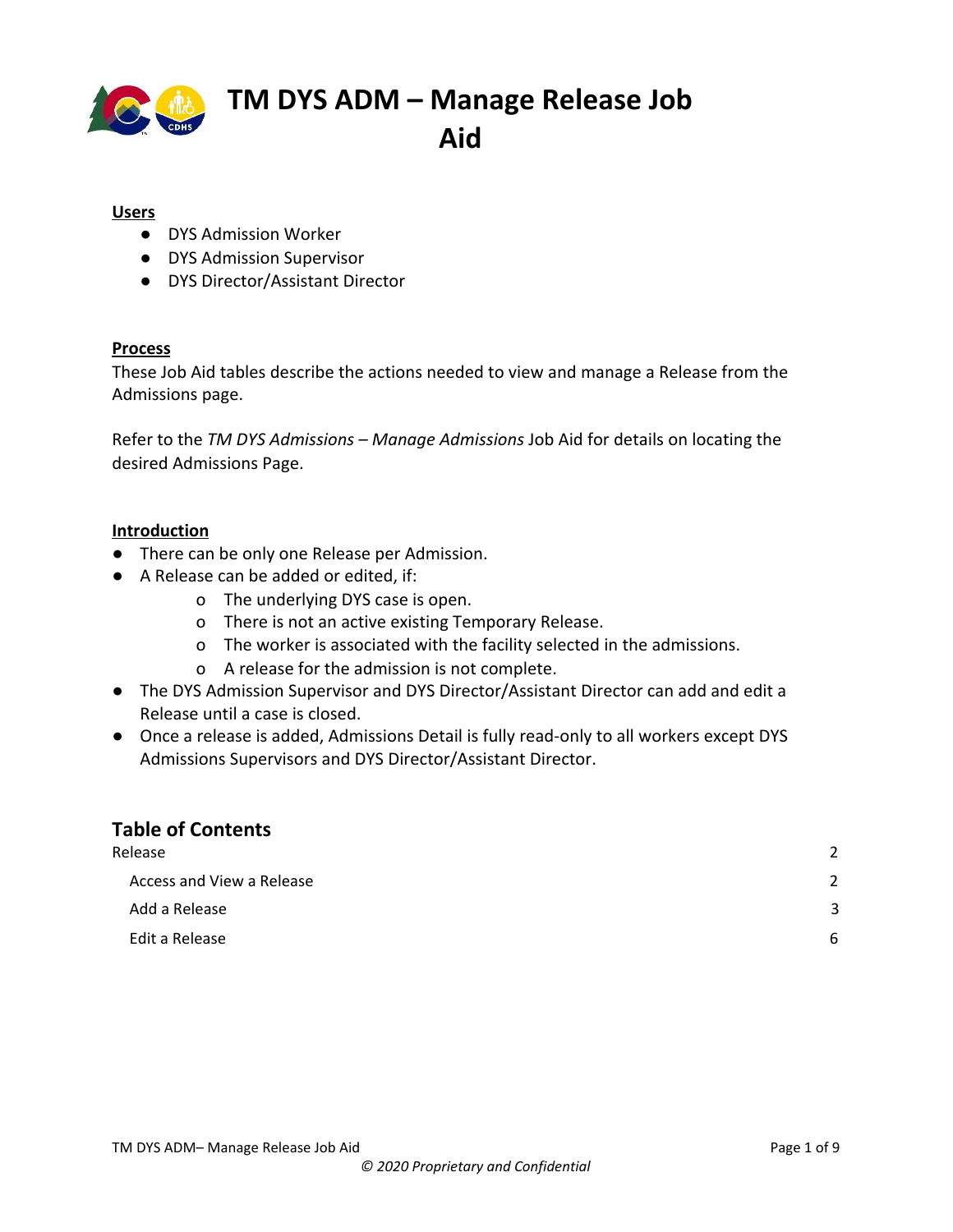

### <span id="page-1-0"></span>**Release**

### <span id="page-1-1"></span>*Access and View a Release*

| Steps/Output                                                                                                                                 | <b>Screenshot</b>                                                                                                                                                                                                                                                                                                                                                                                                                                                                                                                                                                                                                                                                                                                                                                                                                                                                                                                                                                                                                                                                                                                               |
|----------------------------------------------------------------------------------------------------------------------------------------------|-------------------------------------------------------------------------------------------------------------------------------------------------------------------------------------------------------------------------------------------------------------------------------------------------------------------------------------------------------------------------------------------------------------------------------------------------------------------------------------------------------------------------------------------------------------------------------------------------------------------------------------------------------------------------------------------------------------------------------------------------------------------------------------------------------------------------------------------------------------------------------------------------------------------------------------------------------------------------------------------------------------------------------------------------------------------------------------------------------------------------------------------------|
| Refer to the TM DYS Admissions<br>Job Aid for details on locating the<br>desired Admissions.                                                 | COLORADO<br>$\frac{4}{100}$<br>8<br>Welcome, Cgi Qa Test5 (Log<br>െ<br>XDYS Assessment 2251 X Client File 2251729<br>XAdmission 723638, 22<br>>OYS Client Manager 1<br><b>Back to Workspace</b><br>Workspace - Home<br>$\equiv$ Show Mer<br>Admissions for Ewjgtacppj Kqstkjaiaxm<br><b>Actions v</b><br>Youth Info<br>Admission Summary<br>Rddsaadcoxc: 2251729<br>Parent/Guardian Notificat<br>Reason Detained<br>Arrest                                                                                                                                                                                                                                                                                                                                                                                                                                                                                                                                                                                                                                                                                                                      |
| Navigate to the Release section by<br>clicking the link in the left<br>navigation panel or using the<br>scroll bar at the right of the page. | Case ID<br><b>Admission ID</b><br>Entered By<br>Offenses<br>Court Hearings<br>1832144<br>723638<br>SOLOMON HERRERA<br><b>Detention Sentenc</b><br>Room Assignment<br>Classification<br>o<br>Victim Notification - N/A<br>Room Assignm<br>Detention Victim Notifical<br>Other Placement<br><b>Youth Info</b><br>Parole Status<br>Approval Request<br>Middle Name<br>Suffix<br><b>First Name</b><br><b>Last Name</b><br>Supervisor Approve<br>EWJGTACPPJ<br><b>KOSTKJAJAXM</b><br>RDDSAADCOXC<br>Release<br>Sex Assigned at Birth* <sup>1</sup><br>Gender Identity<br>Sexual Orientation<br>Preferred Gender Pronoun<br>Male<br>$\checkmark$<br>Select.<br>$\checkmark$<br>Select.<br>$\checkmark$<br>Select.<br>$\checkmark$<br>Date of Birth*<br>Current Age<br>SSN<br>Client ID<br>View Client Reco<br>140003592<br>2251729<br>5/30/2000<br>曲<br>20 yrs<br>Home School District*<br>State ID<br>Region of Youth*<br>Parents County of Legal<br>Residence <sup>®</sup><br>Y408748<br>Central<br>$\checkmark$<br>Other<br>$\checkmark$<br>Lake<br>$\checkmark$<br>Primary Ethnicity*<br>Citizenship/Alienage*<br>Height<br>Weight (lbs.)<br>Save |
| In the Release section:<br>If a release has been<br>completed, it will display. If a<br>release has not yet been                             | <b>CYFMT</b><br>COLORADO<br>$\frac{1}{100}$<br>L<br>$\mathbf{B}$<br>$\Omega$<br>Welcome.<br>Admission 752192, 3566685<br>Workspace<br>Admission 752182, 3249494<br>Room Assignment - 1984015<br><b>Supervisor Approval (Admission)</b><br><b>Approval Checklist</b><br>Disposition*<br>Initial Roommate<br>Approved<br>View<br>Status<br>Denied<br>View<br>Fusion<br>Intake<br><b>Disposition Comments</b>                                                                                                                                                                                                                                                                                                                                                                                                                                                                                                                                                                                                                                                                                                                                      |
| completed, the list will be<br>empty.                                                                                                        | <b>Dispositioned By</b><br><b>Date Dispositioned</b><br>Cgi Qa Test5<br>3/9/2020<br><b>Temporary Release</b><br><b>Actions v</b><br>Date Out 7<br>Date In T<br>Review Purpose T<br>3/11/2020<br>3/12/2020<br>Funeral                                                                                                                                                                                                                                                                                                                                                                                                                                                                                                                                                                                                                                                                                                                                                                                                                                                                                                                            |
|                                                                                                                                              | Release <sup>O</sup><br>Actions $\boldsymbol{\mathrm{v}}$<br>Release Date/Time <b>TT</b><br>Release Reason $\gamma$ Release Authorization $\gamma$ Release Authorized By $\gamma$ Release Placement<br>Released To<br>No information available<br>Save                                                                                                                                                                                                                                                                                                                                                                                                                                                                                                                                                                                                                                                                                                                                                                                                                                                                                          |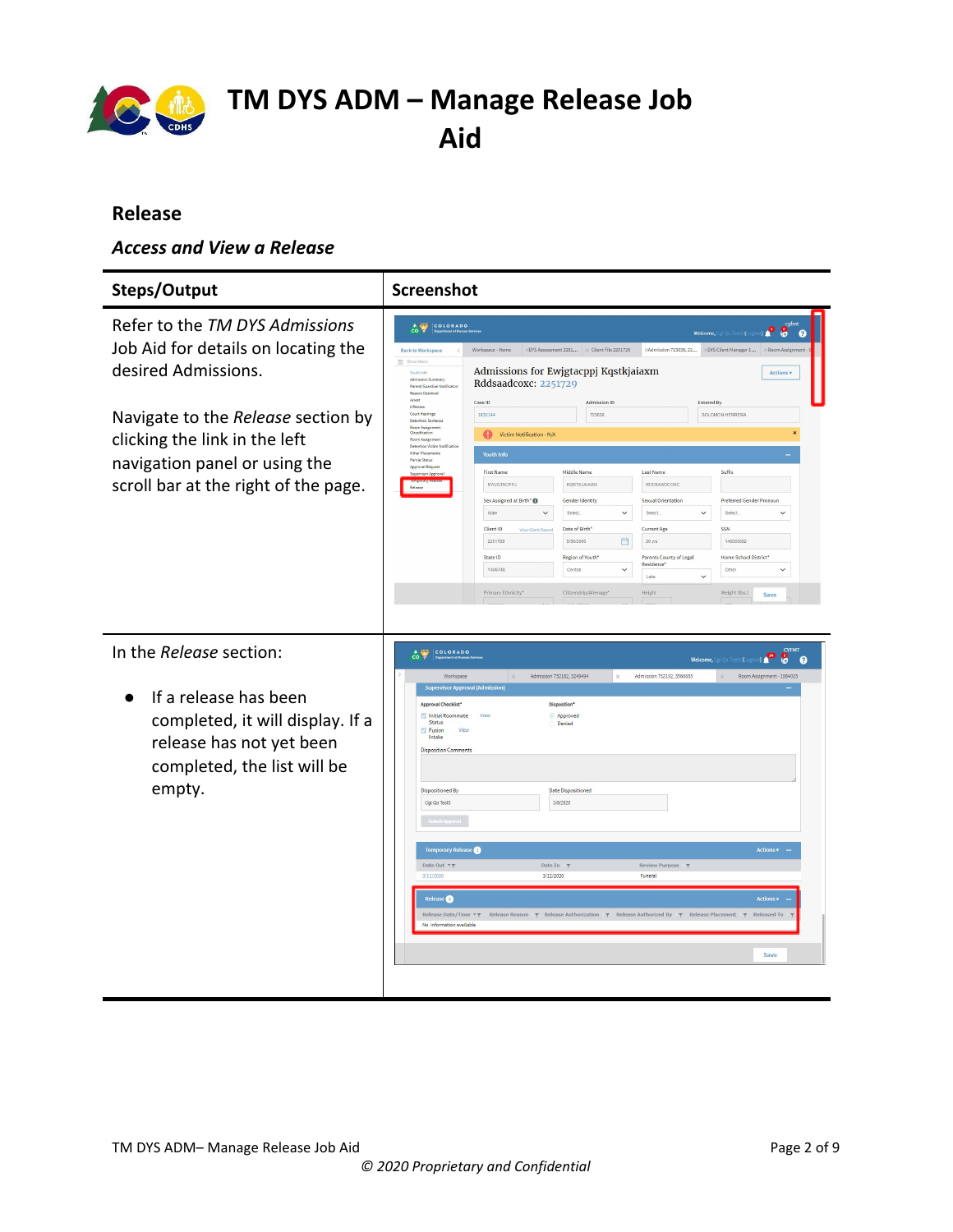

### <span id="page-2-0"></span>*Add a Release*

- Once a Release is added, Trails automatically end-dates related Admission sections.
- The "**Does Youth have Medication to be Released?"** field will display as '*Yes*' if an active Client Safety Notice with a Type of 'Medications' is associated to the Youth on the Admission otherwise it is not editable.

| Steps/Output                                                       | Screenshot                                                                                                                                                                                                                                                                             |
|--------------------------------------------------------------------|----------------------------------------------------------------------------------------------------------------------------------------------------------------------------------------------------------------------------------------------------------------------------------------|
| In the Release section:                                            | Welcome, Qui Qa Tests (Logout) $\begin{bmatrix} \bullet & \bullet \\ \bullet & \bullet \end{bmatrix}$<br>COLORADO                                                                                                                                                                      |
| 1. Click the Actions drop-down<br>arrow.<br>2. Select Add Release. | Workspace - Home<br>Admission 752182, 3249494<br>Admission 752147, 3566641<br><b>Supervisor Approval (Admission)</b><br>Approval Checklist*<br>Disposition*<br>Initial Roommate View<br>Approved<br>Status<br>Denied<br><b>Fusion</b><br>View<br>Intake<br><b>Disposition Comments</b> |
| This opens the Add Release<br>pop-up window.                       | Dispositioned By<br>Date Dispositioned<br>Cgi Qa Test5<br>2/24/2020                                                                                                                                                                                                                    |
|                                                                    | Temporary Release<br>Actions $\mathbf{v}$ –<br>Date Out <b>T</b> T<br>Date In $\tau$<br>Review Purpose T<br>No information available                                                                                                                                                   |
|                                                                    | Release <sup>O</sup><br><b>Add Release</b><br>Release Reason $\gamma$ Release Authorization $\gamma$ Release Authorized By $\gamma$ Release Pla<br>Release Date/Time **<br>No information available<br>Save                                                                            |
|                                                                    |                                                                                                                                                                                                                                                                                        |
|                                                                    |                                                                                                                                                                                                                                                                                        |
|                                                                    |                                                                                                                                                                                                                                                                                        |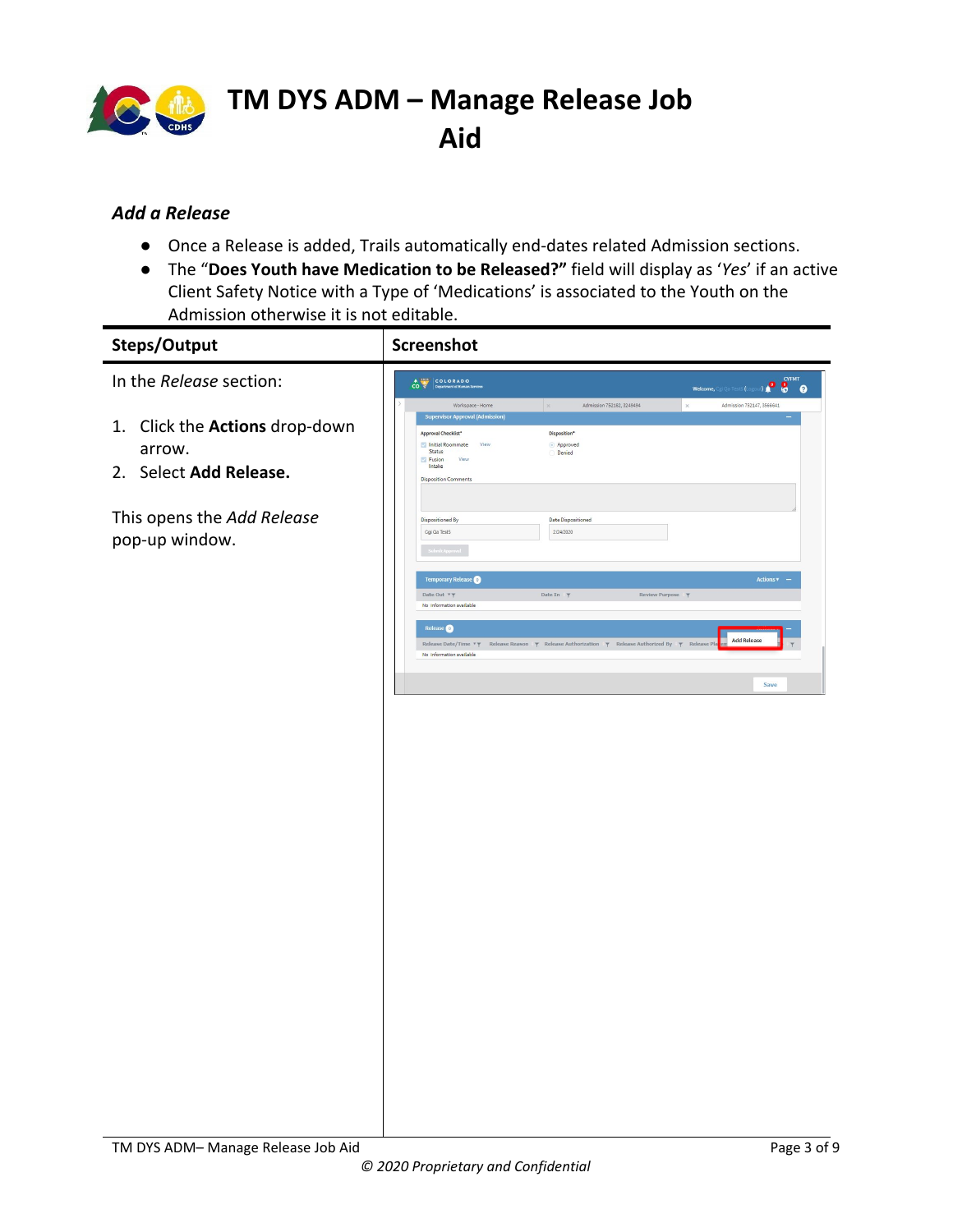

3. Complete the required fields and enter as much information as is available.

**Note:** If **Release Reason** is set as '*Escape*' **Release Authorization**, **Release Authorized By**, **Release Placement**, and **Released To** fields are disabled.

**Note:** If *'Discharged'* is selected for **Release Reason,** the open DYS case will **close out for the youth.**

● If the Youth does not have medication to be released, proceed to step 6.

If the "**Does Youth have Medication to be Released**?" toggle is set to '*Yes*':

4. Set the "**Were Medication(s) Sent with Release of Youth?**" toggle to '*Yes*' or '*No*'.

| Department of Human Service      | <b>Add Release</b>                          |                         | X <sup>n</sup>                                 | <b>P 8</b><br>ด       |
|----------------------------------|---------------------------------------------|-------------------------|------------------------------------------------|-----------------------|
| Workspace -                      | Release Reason*<br>Release Date*            |                         | Release Time*                                  | lion 752147, 3566641  |
| Supervisor Approval (/           | 3/14/2020<br>Age<br>$\checkmark$            | 曲                       | 10:45 AM                                       |                       |
| Approval Checklist*              | Release Authorization*                      | Release Authorized By*  |                                                |                       |
| Initial Roommate<br>Status       | DVC.<br>$\checkmark$                        | sdfghj                  |                                                |                       |
| <b>Fusion</b><br>View.<br>Intake | Release Placement*                          | Released To*            |                                                |                       |
| <b>Disposition Comments</b>      | DYC Community Program - DYC<br>$\checkmark$ | sdfghj                  |                                                |                       |
|                                  | Contact Name                                | Property Receipt Number |                                                |                       |
| <b>Dispositioned By</b>          | Contact Address                             |                         |                                                |                       |
| Cgi Qa Test5                     |                                             |                         |                                                |                       |
|                                  | Contact Phone                               |                         |                                                |                       |
| <b>Temporary Release</b>         | Does Youth have Medication to be Released?  |                         | Were Medication(s) Sent with Release of Youth? | $\text{Actions } v -$ |
| Date Out <b>TT</b>               | No.                                         |                         | <b>No</b>                                      |                       |
| No information available         | Why Not?                                    |                         |                                                |                       |
| Release <sup>O</sup>             |                                             |                         |                                                | Actions v -           |
| Release Date/Time *              | Release Completed By*                       | Release Entered By      |                                                | <b>Released To</b>    |
| No information available         | Cgi Qa Test5                                | Coi Qa Test5            |                                                |                       |
|                                  | Cancel                                      |                         | Add                                            |                       |

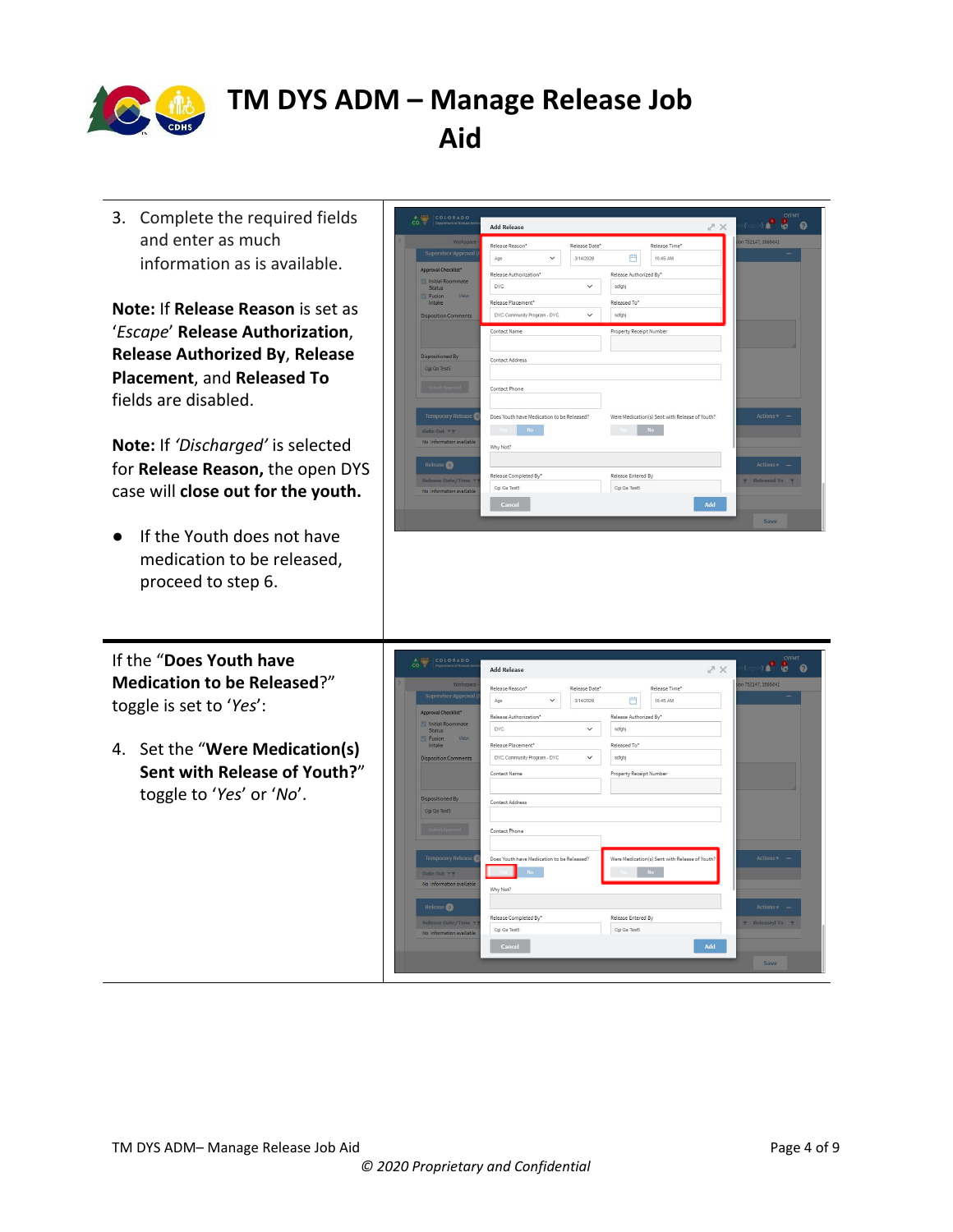

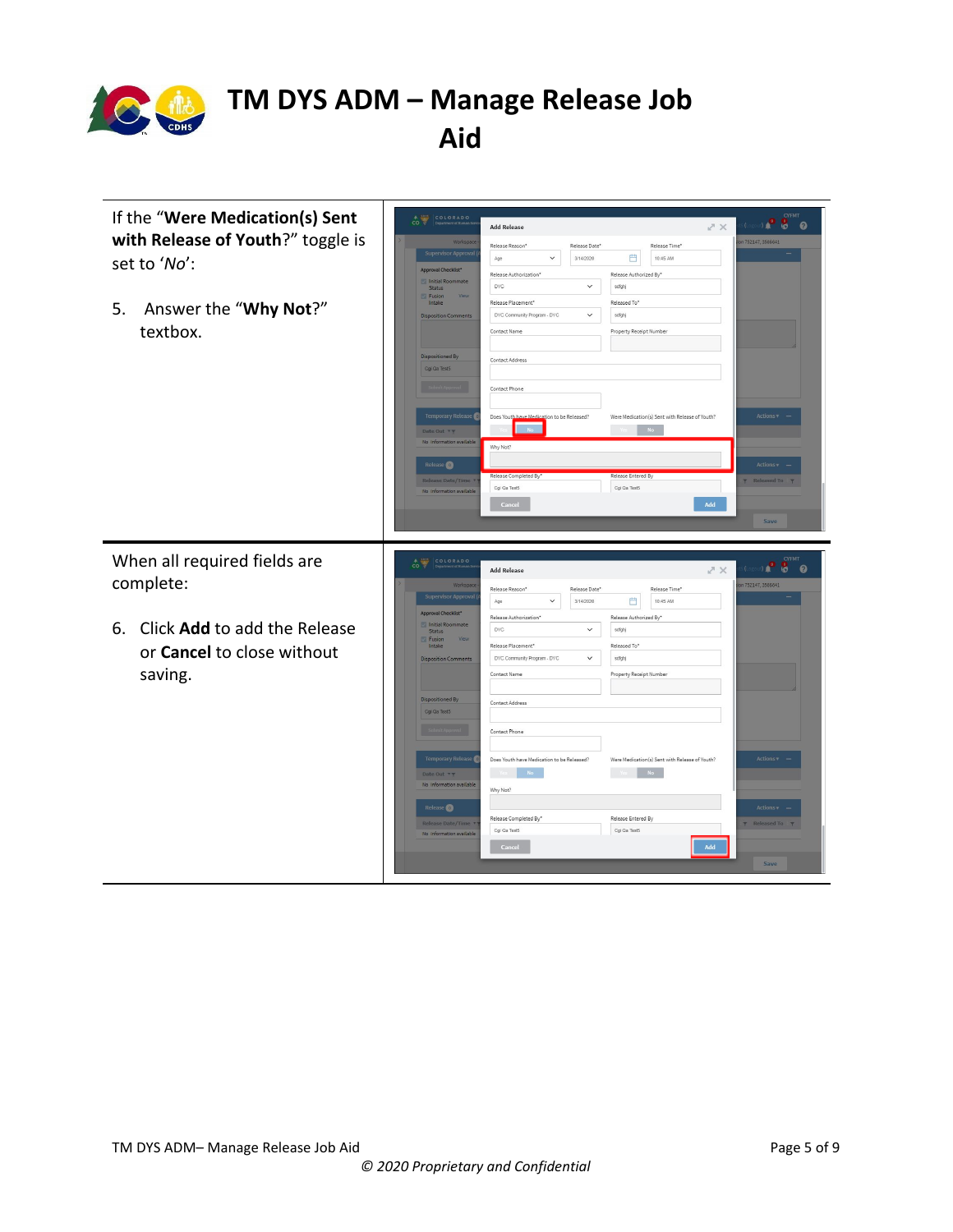

This adds the Release and returns you to the updated *Release* section.

| Workspace - Home                                               |                                                                                                                  | $\times$          | Admission 752182, 3249494         |                      |
|----------------------------------------------------------------|------------------------------------------------------------------------------------------------------------------|-------------------|-----------------------------------|----------------------|
| <b>Supervisor Approval (Admission)</b>                         |                                                                                                                  |                   |                                   |                      |
| Approval Checklist*                                            | Disposition*                                                                                                     |                   |                                   |                      |
| Initial Roommate<br>View<br>Status<br>Fusion<br>View<br>Intake | Approved<br>Denied                                                                                               |                   |                                   |                      |
| <b>Disposition Comments</b>                                    |                                                                                                                  |                   |                                   |                      |
| test                                                           |                                                                                                                  |                   |                                   |                      |
|                                                                |                                                                                                                  |                   |                                   |                      |
| <b>Dispositioned By</b>                                        | <b>Date Dispositioned</b>                                                                                        |                   |                                   |                      |
| Dys-Admissions Sup. Modtest26                                  | 2/27/2020                                                                                                        |                   |                                   |                      |
| Submit Approval                                                |                                                                                                                  |                   |                                   |                      |
| <b>Temporary Release</b>                                       |                                                                                                                  |                   |                                   | Actions = -          |
| Date Out <b>Y</b> $\overline{Y}$                               | Date In $\P$                                                                                                     | Review Purpose \\ |                                   |                      |
| No information available                                       |                                                                                                                  |                   |                                   |                      |
| Release <sup>O</sup>                                           |                                                                                                                  |                   |                                   | Actions v            |
| Release Date/Time <b>TT</b>                                    | Release Reason $\gamma$ Release Authorization $\gamma$ Release Authorized By $\gamma$ Release Placement $\gamma$ |                   |                                   | Released To <b>T</b> |
| 4/23/2020 8:45 am<br><b>Charges Dismissed</b>                  | Court                                                                                                            | Builder Bob       | DYC Community Program - DYC Uncle |                      |
|                                                                |                                                                                                                  |                   |                                   |                      |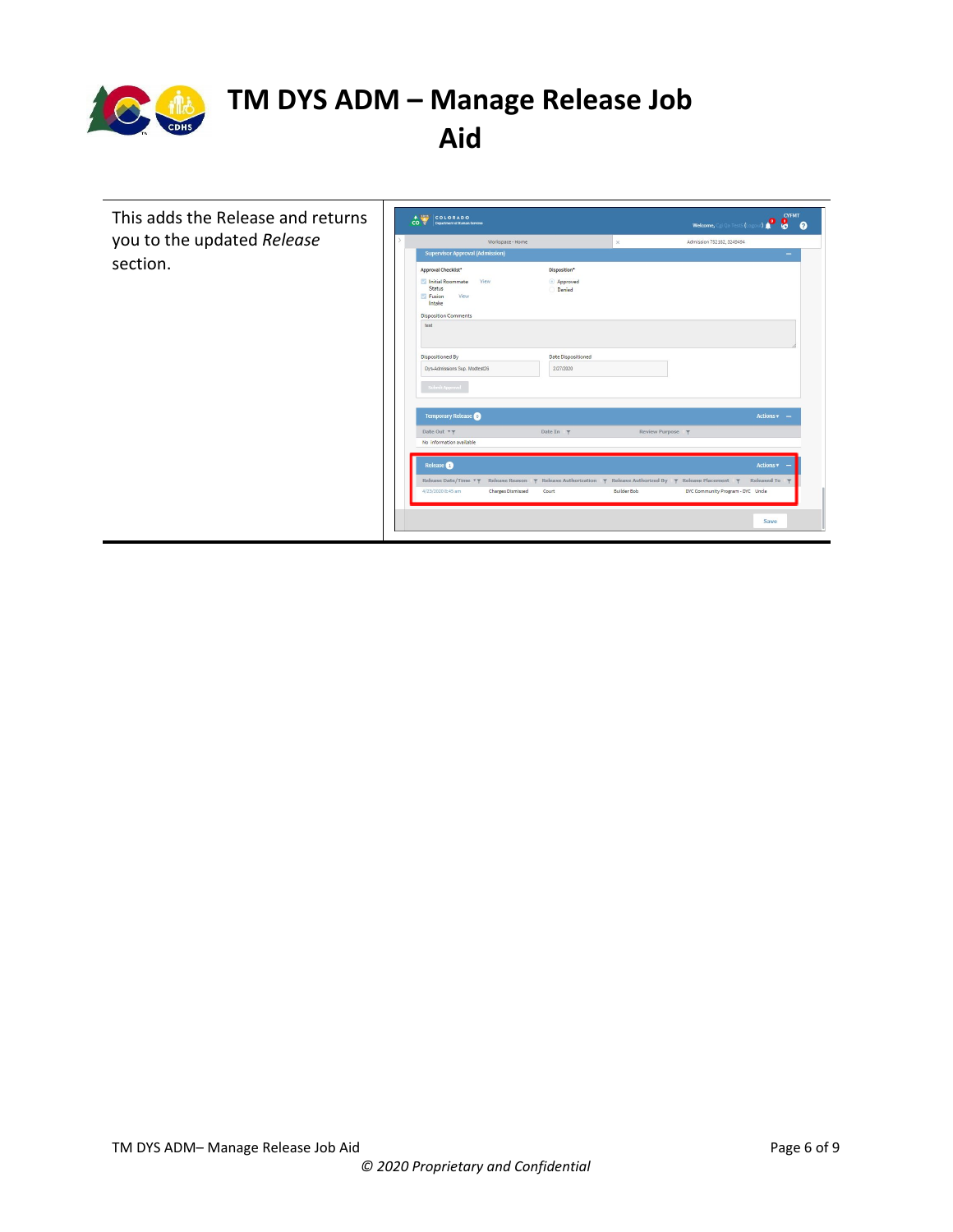

### <span id="page-6-0"></span>*Edit a Release*

| Steps/Output                                               | <b>Screenshot</b>                                                                                                                                                                                                                                                                                                      |
|------------------------------------------------------------|------------------------------------------------------------------------------------------------------------------------------------------------------------------------------------------------------------------------------------------------------------------------------------------------------------------------|
| In the Release section:                                    | <b>P</b> STAT<br>COLORADO<br>Welcome, Cgi Qa Test5 (Log                                                                                                                                                                                                                                                                |
| 1. Click the date link in the<br>Release Date/Time column. | $\times$<br>Admission 752182, 3249494<br>Workspace - Home<br><b>Supervisor Approval (Admission)</b><br>Approval Checklist*<br>Disposition*<br>$\textcolor{green}{\bullet}$ Approved<br>Initial Roommate View<br>Status<br>Denied<br>Fusion<br>View<br>Intake<br><b>Disposition Comments</b>                            |
| This opens the Edit Release<br>pop-up window.              | test<br>Dispositioned By<br>Date Dispositioned<br>Dys-Admissions Sup. Modtest26<br>2/27/2020                                                                                                                                                                                                                           |
|                                                            | Actions $\sqrt{ }$ –<br>Temporary Release<br>Date In $\forall$<br>Date Out $\hspace{0.1mm}\stackrel{\bullet}{\hspace{-0.1mm}\tau}\hspace{0.1mm}\stackrel{\bullet}{\hspace{-0.1mm}\tau}$<br>Review Purpose T<br>No information available                                                                                |
|                                                            | Release $\bigcirc$<br>Actions $\bullet$ -<br>Release Date/Time<br>Release Reason $\gamma$ Release Authorization $\gamma$ Release Authorized By $\gamma$ Release Placement $\gamma$ Released To $\gamma$<br>4/23/2020 8:45 am<br>Charges Dismissed<br>Court<br>Builder Bob<br>DYC Community Program - DYC Uncle<br>Save |
|                                                            |                                                                                                                                                                                                                                                                                                                        |
|                                                            |                                                                                                                                                                                                                                                                                                                        |
|                                                            |                                                                                                                                                                                                                                                                                                                        |
|                                                            |                                                                                                                                                                                                                                                                                                                        |
|                                                            |                                                                                                                                                                                                                                                                                                                        |
|                                                            |                                                                                                                                                                                                                                                                                                                        |
|                                                            |                                                                                                                                                                                                                                                                                                                        |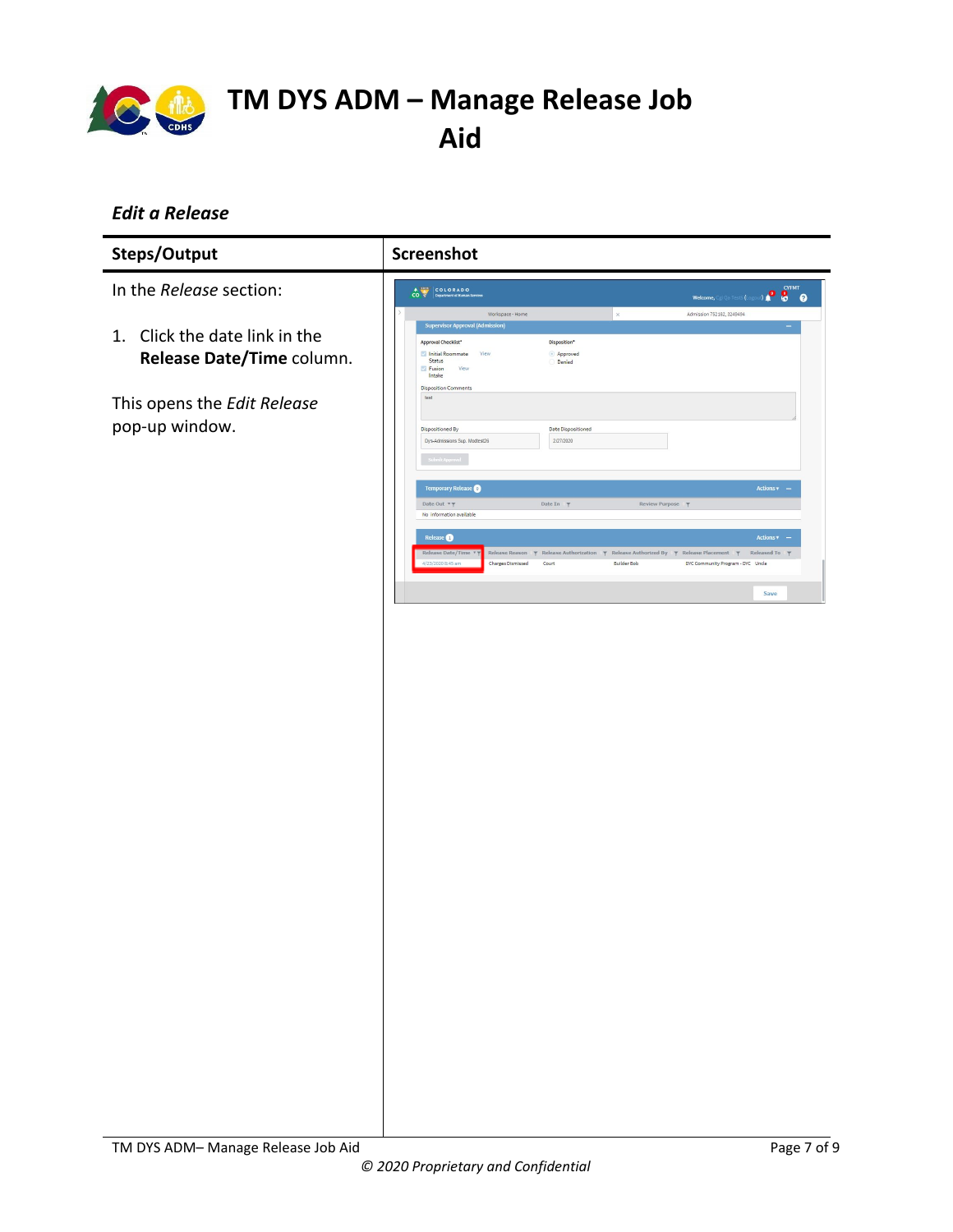

| In the Edit Release pop-up<br>window:<br>Use the drop-down arrows<br>2.<br>and text fields to update the<br>required fields and add<br>additional information as<br>needed. | COLORADO<br>$\overline{c}$ $\overline{v}$<br>$z \times$<br><b>Edit Release</b><br>Released To*<br>Release Placement*<br><b>Supervisor Approv</b><br>DYC Community Program - DYC<br>$\checkmark$<br>Uncle<br>Approval Checklist*<br>Contact Name<br>Property Receipt Number<br>Initial Roommate<br>Status<br>Uncle Buck<br>Fusion<br>Intake<br>Contact Address<br><b>Disposition Comments</b><br>222 Meadowlark drive<br>test<br>Contact Phone<br>897-568-9632<br>Dispositioned By<br>Does Youth have Medication to be Released?<br>Were Medication(s) Sent with Release of Youth?<br>Dys-Admissions Sup. Mr<br>N <sub>O</sub><br>$N\sigma$<br>Why Not?<br><b>Temporary Release</b><br>Release Entered By<br>Release Completed By*<br>Date Out <b>TY</b><br>Cgi Qa Test5<br>Dys-Admissions Sup. Modtest26<br>No information availabl<br>Release Notes<br>test<br>Release <sup>O</sup><br><b>Release Date/Time</b><br>4/23/2020 8:45 am<br>Uncle<br>Cancel<br>Save | <b>CYFMT</b><br>. <mark>. .</mark><br>Actions v<br><b>Actions</b><br>Released To T<br>Save             |
|-----------------------------------------------------------------------------------------------------------------------------------------------------------------------------|------------------------------------------------------------------------------------------------------------------------------------------------------------------------------------------------------------------------------------------------------------------------------------------------------------------------------------------------------------------------------------------------------------------------------------------------------------------------------------------------------------------------------------------------------------------------------------------------------------------------------------------------------------------------------------------------------------------------------------------------------------------------------------------------------------------------------------------------------------------------------------------------------------------------------------------------------------------|--------------------------------------------------------------------------------------------------------|
| When changes are complete:<br>3. Click Save to save the changes<br>or Cancel to close without<br>saving.                                                                    | CO COLORADO<br>スス<br><b>Edit Release</b><br>Release Placement*<br>Released To*<br><b>Supervisor Approva</b><br>DYC Community Program - DYC<br>$\checkmark$<br>Uncle<br>Approval Checklist*<br>Property Receipt Number<br>Contact Name<br>Initial Roommate<br>Status<br>Uncle Buck<br>Fusion<br>Intake<br>Contact Address<br><b>Disposition Comments</b><br>222 Meadowlark drive<br>test<br>Contact Phone<br>897-568-9632<br>Dispositioned By<br>Does Youth have Medication to be Released?<br>Were Medication(s) Sent with Release of Youth?<br>Dys-Admissions Sup. N<br>Why Not?<br>Temporary Release<br>Release Entered By<br>Release Completed By*<br>Date Out <b>*</b> T<br>Cgi Qa Test5<br>Dys-Admissions Sup. Modtest26<br>No information available<br>Release Notes<br>test<br>Release <b>O</b><br>Release Date/Time<br>4/23/2020 8:45 am<br>Uncle<br>Cancel<br>Save                                                                                      | <b>CYFMT</b><br>$\mathbf{r}$<br>$\bullet$ $\bullet$<br>Actions -<br>Actions v<br>Released To T<br>Save |